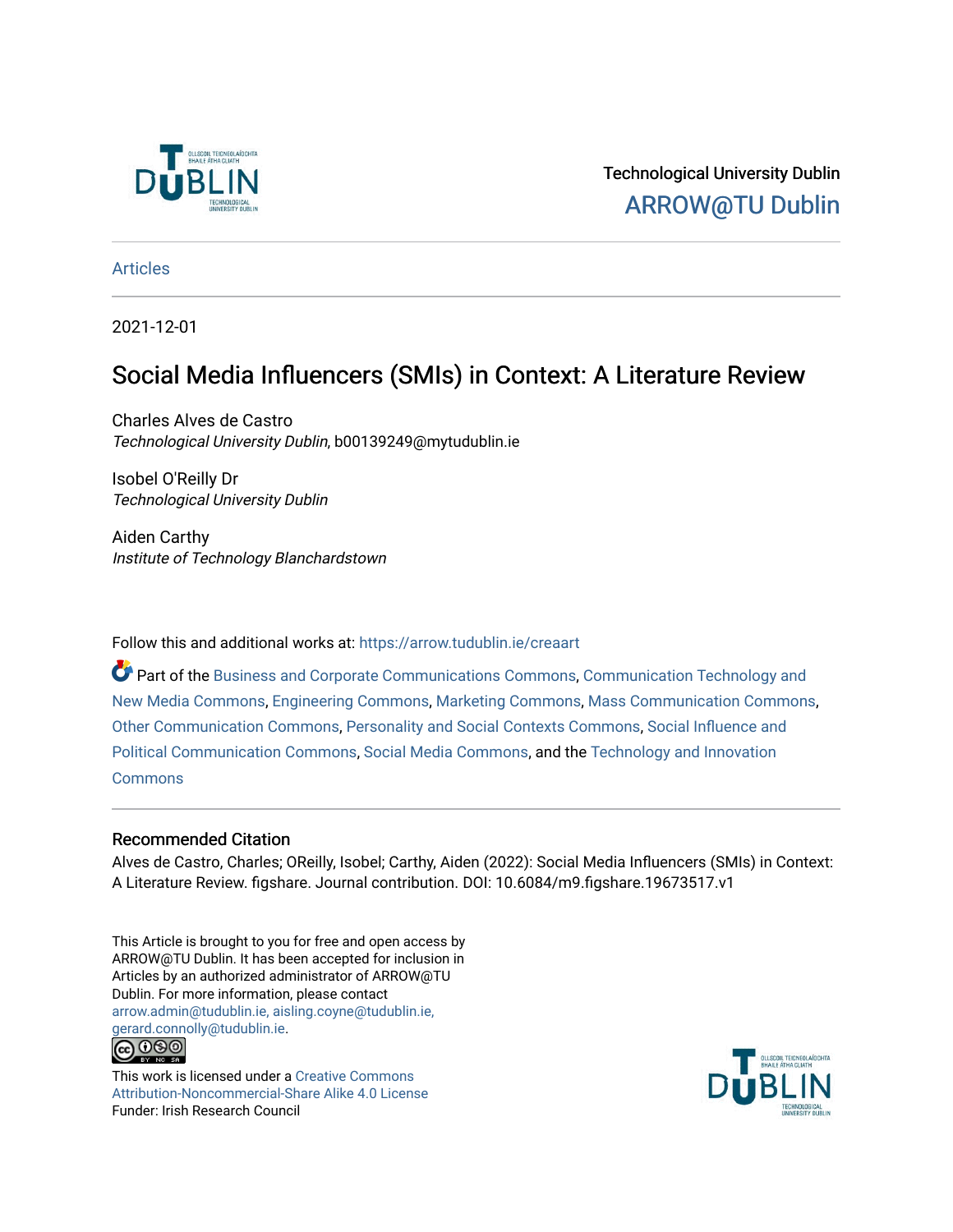Journal of Marketing Management December 2021, Vol. 9, No. 2, pp. 59-71 ISSN: 2333-6080 (Print), 2333-6099 (Online) Copyright © The Author(s). All Rights Reserved. Published by American Research Institute for Policy Development DOI: 10.15640/jmm.v9n2a9 URL: https://doi.org/10.15640/jmm.v9n2a9

# **Social Media Influencers (SMIs) in Context: A Literature Review**

Charles Alves de Castro,<sup>1</sup> Dr Isobel O'Reilly<sup>2</sup>, Dr Aiden Carthy<sup>3</sup>

#### **Abstract:**

This review focused on three main areas, "Social Media Influencers (SMIs) in Context, The Impact of SMIs on Adolescents, and Consumer Behaviour in a Digital Era – Generation Z in Perspective." This article aims to further the overall understanding of SMIs and outlines the impact of SMIs on adolescents' lives. Thus, the main objective of this literature review is to raise awareness within the marketing field about the influence of social media influencers on adolescents and how brands promote their products and content through social media influencers. The review comprised a regular search using electronic journal databases and secondary data from reports, surveys, and empirical research. The main findings from this review are insights about who social media influencers are, how to recognise them, how they impact adolescents' lives, how brands and SMIs are partnering.

**Keywords:** Social Media; Influencers; SMIs; Adolescents; Digital Environment; Marketing.

# **1.0 INTRODUCTION**

**.** 

Brands at all levels contract social media influencers (SMIs) to promote their products, services and mostly to generate brand awareness within a specific target audience. This has an important role in influencing adolescents in a variety of ways, mainly because SMIs are very popular amongst this specific age group (Double Click, 2006; Freburg *et al*., 2011; Kalu, 2019). For example, brands often pay influencers to promote products or content that influencers create (Ryan, 2014).

Social media influencers attempt to impact all areas of their target audience's lives. Examples include, encouraging people to buy or use a particular product/service, using their influence to change habits, attitudes and behaviours including food consumption, lifestyle choices and even how a target audience communicate and the language they use (Ryan, 2014; Solomon, 2020). Research increasingly demonstrates that digital influencers seem to be a crucial influence in the lives of young people, firstly, because adolescents spend a large part of their time online and are therefore very much exposed in a range of ways to influencers' content. Secondly, adolescents increasingly relate personally with SMIs and turn to them not only for entertainment but also for information, advice, company and comfort. Thus, there is an ongoing and dynamic relationship between adolescents and SMIs that is reinforced on a daily basis and deeply integrated into the basic routines of adolescents' lives. The journal Frontiers in Psychology recently devoted an entire volume to this phenomenon entitled "The Role of Social Media *Influencers in the Lives of Children and Adolescents*" (Frontiers in Psychology, 2020).

It is important to note that SMIs may influence adolescents in both arguably positive and negative ways, for example, motivating them to behave pro-socially or adopt healthier lifestyle choices as opposed to encouraging smoking, drinking, or even criminal behaviour.

This raises several important questions. Should we be concerned about the influence of SMIs on young people? Should this be a concern for the government? Should SMIs be regulated, registered, and policed? Should brands responsible for any perceived undue content be sanctioned in any way, and should such findings be made public?

<sup>1</sup> PhD student in the Technological University Dublin, Blanchardstown Campus, School of Business, Ireland. Master's in Marketing from the University of Bari Aldo Moro, Italy. Email: [B00139249@mytudublin.ie.](mailto:B00139249@mytudublin.ie)

<sup>2</sup> Marketing Lecturer in the Technological University Dublin, Blanchardstown Campus, School of Business. Email: [Isobel.OReilly@tudublin.ie.](mailto:Isobel.OReilly@tudublin.ie)

<sup>3</sup> Director of the Research Centre for Psychology, Education and Emotional Intelligence – PEEI, Technological University Dublin, Blanchardstown Campus. Email: [Aiden.Carthy@tudublin.ie.](mailto:Aiden.Carthy@tudublin.ie)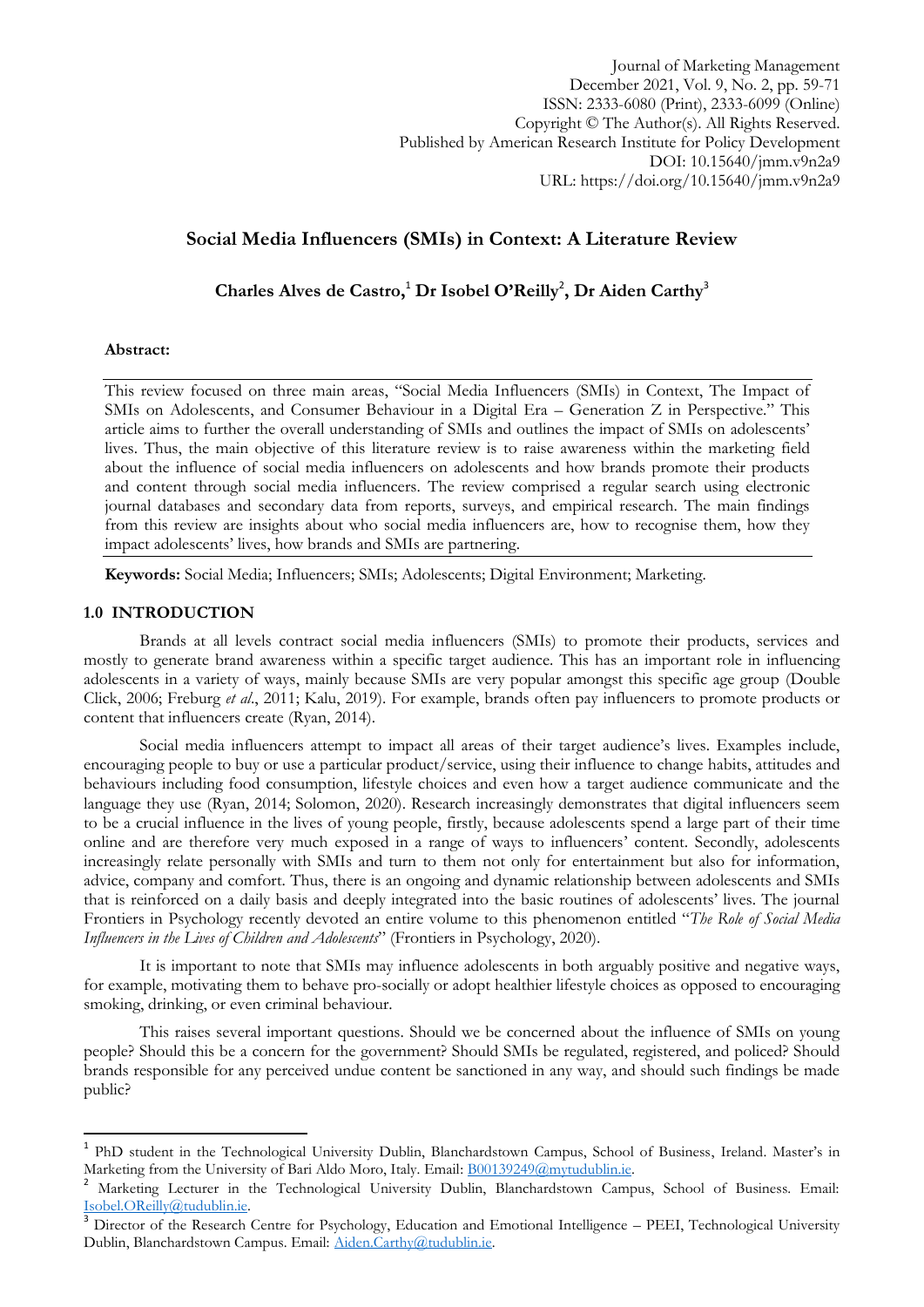Whilst SMIs have undoubtedly had a profound influence on the lives of young people, it is not easy or arguably not even possible to fully quantify the extent to which this occurs and consequently the extent to which this may impact at a societal level.

The main objective of this literature review is to raise awareness within the marketing field about the influence of social media influencers on adolescents and how brands are promoting their products and content through social media influencers. Also, this paper relies on the literature review as a research method aiming to create a foundation for advancing knowledge, contrasting concepts, and outlining insights (Webster & Watson, 2002).

## **2.0 LITERATURE REVIEW**

Teenagers across the globe have been using the internet and social media channels daily. Within the European Union (28 countries), 95% of the 16-19 year old population use the internet daily (vom Orde & Durner, 2020). A survey from EU Kids Online Project collected data in 19 European countries using a population of 25,101 young people (*N=25,101*) aged 9-16 years old and found that the time spent by children on the internet in Spain is about one to three hours per day, and from about two to three-and-a-half hours in Norway (Smahel *et al.*, 2020). In the same survey, 48% of young Polish participants stated that they had been exposed to hate messages recognised as potentially harmful content, whereas only 4% of those in Germany had.

Gen Z is the population that has spent more time in social media channels, about 4.5 hours a day on different platforms, according to a survey in the USA with 1,000 subjects (*N = 1,000*) between 13-39 years old. Generation Z in this survey is represented by subjects from 13-19 years old (Chaffey, 2021; YPULSE, 2021). This research was managed by YPULSE leader in youth research in New York (YPULSE, 2021).

Furthermore, the Digital News Report Ireland 2020, a study for the Reuters Institute for the Study of Journalism at Oxford University, depicts that Gen Z in Ireland is also increasingly using social media as their primary source for news consumption, growing by three percentage points in five years (Niamh *et al.,* 2020). Additionally, there is a higher level of social media use for news among 18-24 year olds, and smartphones are used by 71% of Gen Z as their main device for accessing news, and this has increased by 18% points over five years.

The internet and social media use have raised many ethical questions and issues mainly concerning adolescents' online safe protection within the digital environment. For example, problems in this age group might be regarding data protection, regulations, policies, addiction, exposure to harmful content, undue influence by influencers, internet use and parental control, bad dietary behaviour, mental health issues, increase of alcohol consumption, sexual and violent content spread online, and many other issues. Studies representing many of these issues can be seen in the research of (Coates *et al.*, 2019; E. Coates *et al.*, 2019; Hendriks *et al.*, 2020; Lou & HK, 2019; O'Neill, 2013; Qutteina *et al*., 2019; Smahel *et al.,* 2020; Van *et al.*, 2019). Therefore, this review intends also to raise awareness within the marketing field about these ethical issues and highlight the benefits, challenges, and negative impact of social media influencers in adolescents' lives.

### **2.1 Social Media Influencers (SMIs) in Context**

Postmodernity in the western world can be understood as a period in which capitalism drives society. After several transformations, such as the globalisation of markets, financial deregulation, flexible production methods and the emergence of new industries such as the services and information industries, consumption became the main driving force of postmodern society. In this period a new profile appears, who is assigned the role of consumer, with consumption assuming a central position in their lives (Powell, 2014).

Alongside postmodernity, the recent technological boom has given rise to a true digital culture, mainly based on consumption. The explosive growth of digital technologies has had enormous repercussions on the way companies have been strategically adding value to reach their customers, leads and users (Kotler & Armstrong, 2012). The use of the internet also gave rise to social networks, which revolutionised how the world is connected and how people communicate and interact with each other. Predominantly, the new digital age changed the way young people build their relationships as well as how they consume and share information.

As the digital age has been transforming and developing, it has been gaining huge space and becoming a powerful tool in many areas, such as marketing and communication. In recent times, we have been facing a cruel pandemic that drives people to be incarcerated in their homes, avoiding physical contact, and therefore creating a scenario where more time is being spent on the internet, social media channels and consequently there is more exposure to all factors arising from this phenomenon.

More than ever, companies and brands are investing in digital strategies to be competitive and stay updated. The rise of social media networks such as Facebook and Instagram have enabled companies to find more targeted ways to influence people's behaviour through the use of social media influencers (SMIs).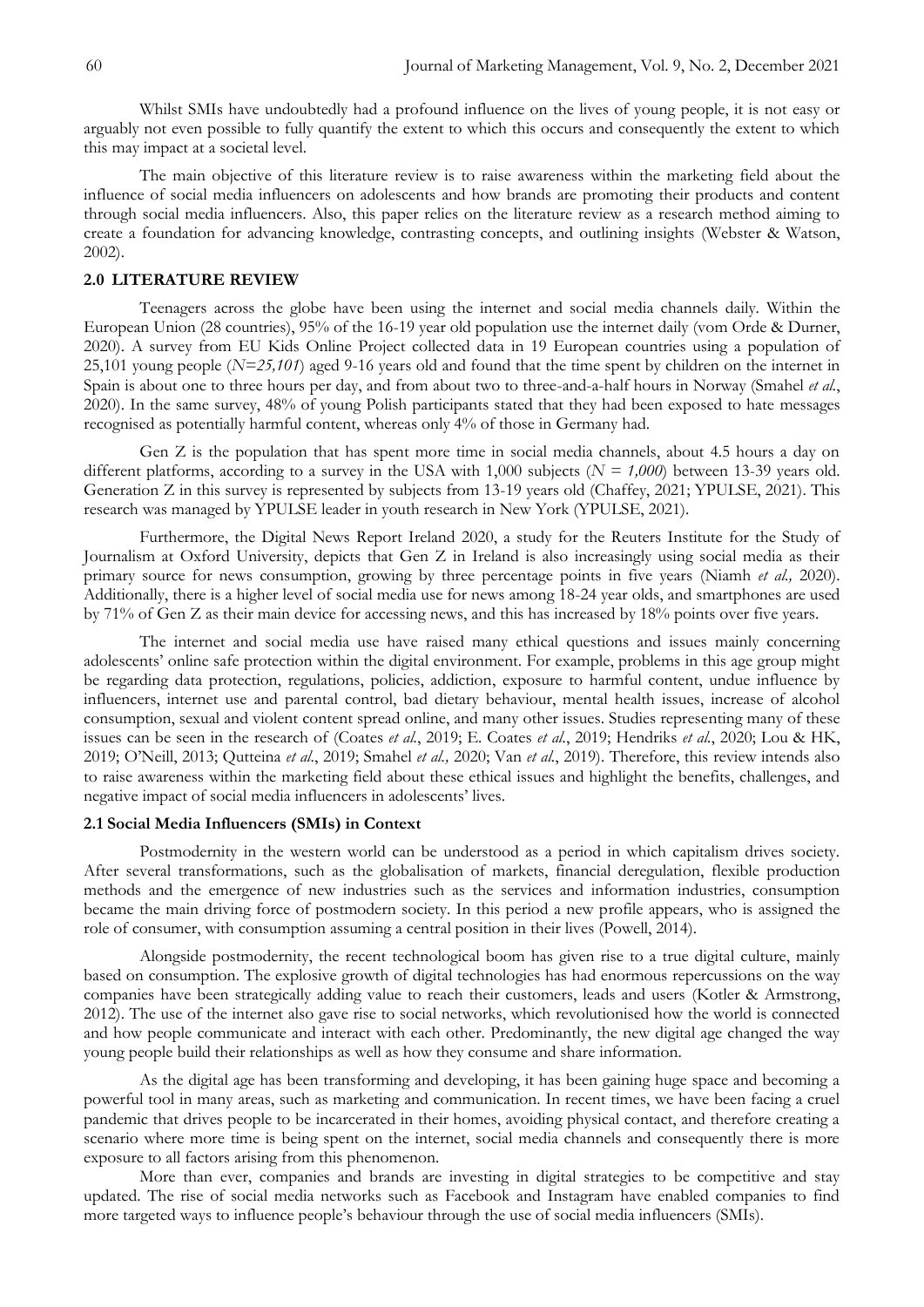Many researchers say that the SMIs exert an interference power over people, mainly shaping and transforming people´s opinions, as well as influencing their purchase decision-making process or just influencing people to buy, exposing them to brands´ logos and advertisements (Glucksman, 2017; Kalu, 2019). Some influencers have millions of followers and when they act on their massive number of followers, they have the ability to influence a large part of public opinion, transforming behaviours, changing attitudes, interfering in people´s personality and identity and mostly giving rise to consumer products and creating brand awareness.

Ryan (2014), states that SMIs are the online opinion leaders. They harness the power of the web to extol the virtues of products and brands that they like, and equally to denigrate those they find unsatisfactory. It can happen through blogs, podcasts, forums, and social media channels. Therefore, they have the virtual ear of the online masses'(Ryan, 2014). According to Freburg *et al.* (2011), SMI is an independent third party supporter who shapes target audience attitudes through social media and other digital platforms.

Andy Warhol in 1968, anticipated that in the future, "everyone will be famous for 15 minutes" (Willett, 2010). However, he could not have predicted that a quick sweep up in Instagram or TikTok using specific algorithms could make thousands of babies, kids, adolescents, and adults famous (Greenspan, 2021). This fame is correlated to what is created and produced by SMIs, because the content will define which target audience, they are focusing on and their interest will generate conversions and followers. Therefore, it is a matter of monetisation and the generation of capital for brands.

The content produced is determined by the relationship of identification of their followers with the content produced by them (SMIs and Brands), that is when a company hires a digital influencer to check its content and its degree of influence. Thus, brands are aware of the power of influence of these people on the consumption behaviours of specific populations and that is why they use the marketing of influence to boost their business.

Accordingly, SMIs sell their image to influence people's consumption habits and thoughts through a process of presenting the self as a commodity, the subject as merchandise. This occurs through building a brand that, a posteriori, will be replaced by the exchange value of the author themselves. This is only possible because of the way society is organised to enhance the image and value of what is being sold as a commodity for its beauty and easy consumption (Nobre *et al.*, 2019).

Therefore, people read and listen to what they (SMIs) have to say; they value their opinion and trust their judgement (Ryan, 2014). Nowadays, there are many SMIs styles, focused on different aspects of daily living, such as travelling, fitness, lifestyle, cuisine, education, fashion and beauty etc. A report issued by Double Click (2006) entitled, "Influencing the Influencers: How Online Advertising and Media Impact Word of Mouth", helps to understand digital influencers and how to recognise them. The report included a list, and a person who strongly agreed to three or more of the following sentences can be defined as an influencer:

- They consider themselves expert in certain areas (such as their work, hobbies, or interests).
- People often ask their advice about purchases in areas where they are knowledgeable.
- When they encounter a new product they like, they tend to recommend it to friends and followers.
- They have a large social network circle and often refer people to one another based on their interests.
- They are active online, using blogs, social networking channels, websites, e-mail, discussion groups, online community boards, etc, to connect with their peers. (Double Click, 2006)

Arguably SMIs have already won the pivotal battle for the hearts and minds of online consumers (Ryan, 2014). In the end, it is all about consuming, it can be, imagery, information, data, time, advice, and products/services all of which can involve tangible and intangible consumption. This inevitably raises questions as to the impact such influence may have. The proceeding section will focus specifically on the impact social media influences may have on adolescents.

#### **2.2 The Impact of SMIs on Adolescents**

Adolescence is a stage of rapid and extensive physical, psychological, and biological change (Gray *et al*., 2012). Personality tends to stabilise by the age of 30 and remain relatively stable thereafter (Terracciano *et al*., 2006). However, during adolescence, personality, although still relatively stable, can be a little more flexible. Research using the Minnesota Multiphasic Personality Inventory (MMPI) involving thousands of subjects shows that whilst personality tends to stabilise by the age of 30, self-discipline is more common amongst those over 30 whereas thrill-seeking is more common in those under 30 (Solomon, 2020). Therefore, this predisposes adolescents to influence online and as adolescents today were born in the digital age this also predisposes them to have online experiences, in fact it is usual to find a higher number of adolescents following influencers as well as becoming influencers.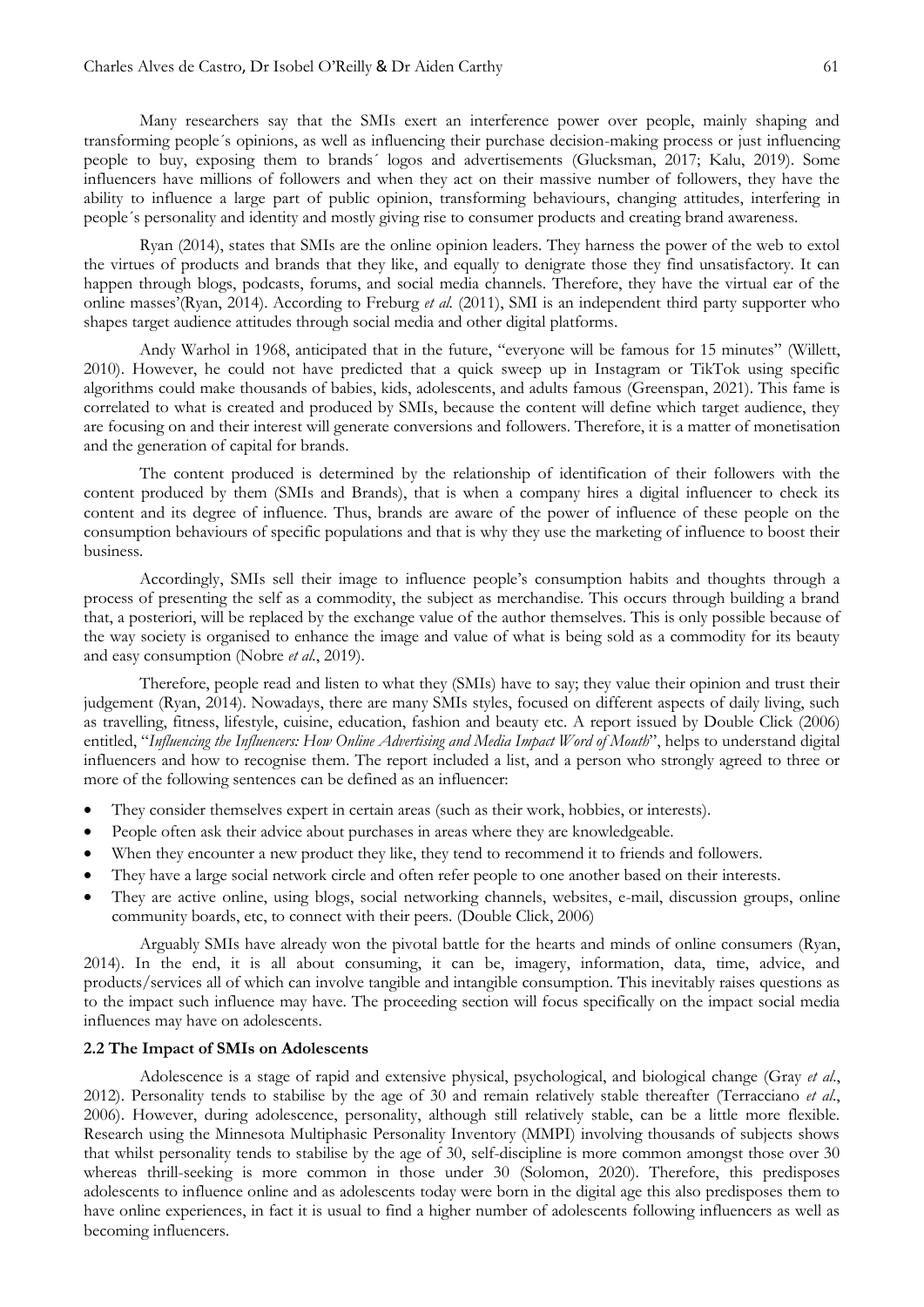Adolescence originates from the Latin "adolescentia", meaning "a period of growth, of developing" (Harper, 2020). It is characterised by the experience of passing from childhood to adulthood encompassing roughly the period from the 15th to the 21st year; or age 14 to 25 in males, 12 to 21 in females (Harper, 2020). Although it is important to recognise that the most profound changes occur during puberty and shortly after this. Adolescence is a period of changes in social roles and in the way the subject recognises themselves and is recognised.

The tendency of adolescents to identify with external groups appears not only as a search for identity but also as a search for similarity with peers, where they can find self-confidence and preserve their esteem, therefore there is a massive over-identification process, where everyone identifies with each other (Saidel, 2017; Turkle, 2015). Once a group has been joined, there is pressure to adopt and follow its habits and customs based on ideologies, myths, archetypes and values – it is important to highlight that these aspects and this process of identification can be compared with the creation of a brand personality, as the same features are involved in the development and the study of brands. In sum, adolescents have a higher propensity to interact with influencers associated with their identities, it is basically how they communicate and recognise themselves with their peers. Also, these communication and integration processes among peers identifying themselves with common themes are correlated to SMIs and how they spread their message through online channels. Creating content for a specific niche is based on a target audience and its characteristics relying on demographic and psychographic aspects, and adolescents by their nature are more susceptible to be influenced by specific topics particularly when they correspond with their identities, core personality or any group or individual for which they have positive regard. Typically, brands tend to contract SMIs based on their representativeness within the digital world and the degree to which they are correlated to their brand´s personality and values, because the SMIs will be the brand´s voice and image for thousands or millions of followers.

SMI is a growing industry, in 2018 Instagram reached 1 billion users and became one of the most important channels for advertising (Moore & Craciun, 2020). As a result, there was a boom in Google with searches for "influencer marketing" receiving an average of 61,000 searches a month (Brooks, 2019). In 2019 Instagram created the possibility for influencers to sell online through its own channel using 'shoppable' tags (Brooks, 2019). In the same year, the word "Influencer" was officially added to the English dictionary. Nowadays, in 2020, the influencer "industry" is deemed to be worth 5-10 billion USD (\$) (Brooks, 2019). It shows just how difficult it is to quantify what the real value and the real impact of SMI is. Based on recent research, Statista (2020) released a graph showing the growth of social media channels by active users. Facebook is still the leader in the market, with 2.603 billion users, followed by YouTube (2 billion) and WhatsApp (2 billion) (Clement, 2020; Statista, 2020; via Statista, 2020). Instagram as one of the most important channels for SMIs reached 1.082 billion, followed by the new trend Tik Tok with 800 million active users (Clement, 2020). These are the most popular social networks worldwide measured by the number of active users. This is a massive industry that seems to be only at the beginning of its growth and development.

Even though many young people spend a great amount of time online and on social media, a later report informs that a significant percentage of them, between 36% and 42% of Gen Zers and 31% of teenagers in the United States, hold undesirable attitudes towards online ads and adopt distinctive behaviours to escape from advertisements (Media Kix, 2018, as cited in Lou and HK, 2019). The most impacted and susceptible to be influenced by SMIs is Generation Z, made up of those born from 1995 to 2010 (Francis & Hoefel, 2018). Therefore, the most efficient way to reach this audience is considering social media influencers (SMIs) as a marketing strategy for brands. Indeed, Gartner (2019) found that an estimated 84% of millennials are likely to be impacted by social media influencers content leading them to make a purchase or be more susceptible to doing so.

Day-by-day more studies are being conducted in an attempt to understand those channels and their impact on society mainly related to young users and the influence of SMIs on their attitude, behaviour, personality, and identity. Those platforms are changing our culture and society itself. Due to a consistent imminent presence of social media networks within the lives of their users, social systems have a determinedly solid social effect mainly among vulnerable adolescents. A study using 256 (*N=256*) adults and adolescents found that adolescents are more susceptible to being negatively influenced on the internet than adults (Kraut *et al.*, 1998). The overuse of internet by adolescents for interpersonal communication was associated with larger reduction in communication with family members and friends. Also, it shows large rises of depression and loneliness amongst the adolescent group (Kraut *et al.*, 1998). Face-to-face contact with family and friends performs an important role in fostering interpersonal and social skills in adolescents (Saidel, 2017; Turkle, 2015).

The relationship of content created by SMIs could generate a parasocial interaction, a kind of intimate relationship between the influenced and the spokesperson. According to Gleason, Theran and Newberg (2017), as cited in Van *et al.* (2019) a parasocial relationship is associated with the construction of adolescents' identity (Gleason *et al.*, 2017).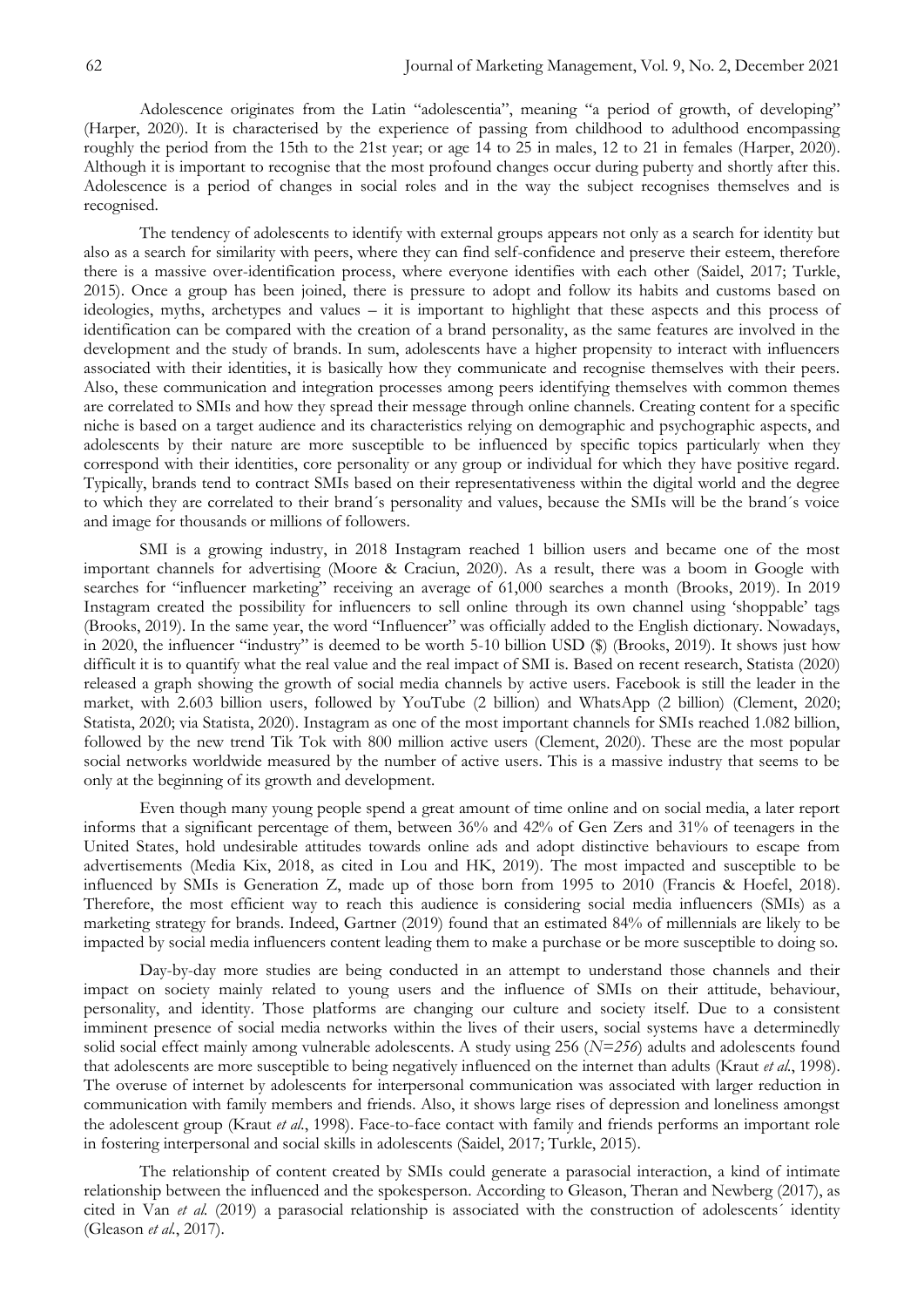Therefore, there are possibilities to associate SMIs as catalysts in interfering in adolescent's personality and identity formation as well as a potential to open discussion on how we can understand the degree of influence by SMIs.

Psychologists have been warning about the negative impact of social media on adolescents, mainly related to instant fame from a SMIs' point of view as well as the undue influence from SMIs on adolescents. Through social media networks, adolescents have become obsessed with their own image. As they are undergoing a process of physical and biological transformation, they can be confused or feel blinded by all the fame. If they are aware of it or not, SMIs are continually fighting to be seen and battling that threat of invisibility (Greenspan, 2021; Mahon, 2020). Specialists say this new wave of influencers are more likely to develop emotional issues than past eras of child stars (such as Hollywood stars), as their lives are always broadcast, and watched by thousands or millions around the world (Jumana, 2019).

In a world connected by social networks, it is common to notice a high number of users who show symptoms of depression and anxiety (Saidel, 2017; Turkle, 2015). This is compounded by the fact that there is often misinformation online as to the causes and the most effective means of tackling such issues, and the addictive potential of using social networks can lead the user to a situation of psychological vulnerability.

Released in November 2018, a study carried out by scientists from the Department of Psychology at the University of Pennsylvania (USA), with 143 students (*N=143*), found that decreasing the time spent using social networks leads to considerable reductions in depression and loneliness (Hunt, Marx and Lipson, 2018). The research mentions that most publications suggest an intense comparison between the lives of others and the user's own experience (Hunt, Marx and Lipson, 2018). It leads people towards making comparisons between how their lives are and the lives of influencers in social media channels, or the perceived perfect reality they tend to show on social media. Thus, young people are not seeing 'real life' they are seeing a false and manipulated version of life.

Illustrating another scenario but complementing the above, a study from 2018 made by York College in Canada with 143 female (*N=143*) undergraduate students (initial sample) registered in an Introduction to Psychology course found that female adolescents who were inquired to associate with a post from somebody whom they perceive as more attractive had noticeably decreased levels of self-worth a short time later (Hogue & Mills, 2018). This happens because users trust in a seemingly perfect reality portrayed by SMIs, in addition to the imposition of unrealistic and often unattainable societal standards with respect to body image.

The 120 (90% sample) undergraduate female participants in the study were either instructed to discover on Facebook and Instagram a peer who they felt was more alluring, or a family member who they did not feel was more appealing and leave a comment (Hogue & Mills, 2018). Specifically "they felt worse about their own appearances only in the first condition, with peers, but not family." These young women felt dissatisfied with their bodies as well as "felt worse about their own appearance after looking at social media pages of someone that they perceived to be more attractive than them" (Hogue & Mills, 2018). Hogue and Mills (2018) suggest that we should constrain our time on social networks significantly, and that reconnecting with companions and family in genuine life, is vital. Turkle (2015) discusses the above in multiple scenarios and highlights that there is an empathy gap among young people who have grown up emotionally disconnected while constantly connected to phones, games, and social media. Margaux (2016) concurs, arguing that adolescents can be affected by a lack of empathy and may even lose interest in having a personal contact.

Recent research focused on adolescents and young adults, found that social media influencers are promoting content related to alcohol and drinking, both by sponsoring particular brands and as the promotion of a lifestyle choice (Curtis *et al.*, 2018). The study assessed the interactions between young adults/adolescents' alcohol-related social media engagement and their drinking behaviour and issues (Curtis *et al.*, 2018). Engagement measures such as likes, comments, social shares, saved items, click-throughs, reposts or retweets in a specific platform were assessed. It aids assessing how content material is perceived via a specific target audience primarily based on the time they spend focusing on such material and reactions to what they share. In summary, the research shows "a statistically significant relationship and moderate effect sizes between alcohol-related social media engagement and alcohol consumption" as well as "a greater alcohol-related social media engagement was correlated with both greater self-reported drinking and alcohol-related problems" (Curtis *et al.*, 2018).

A recent study investigated alcohol posts from influencers on Instagram, as it is one of the most used social networks among SMIs. The first study among students (18-25 years) found most influencers (63.5 percent) had recently posted alcohol-related content (Hendriks *et al*., 2020). Also, these alcohol posts were often shared by influencers related to this lifestyle cohort (Hendriks *et al*., 2020). Additionally, while a reasonable number of alcohol posts (19.5 percent) clearly indicated an alcohol brand by SMIs in their most recent 100 posts, and a vast majority (63.5 percent) of influencers had at least one alcohol post (Hendriks *et al*., 2020).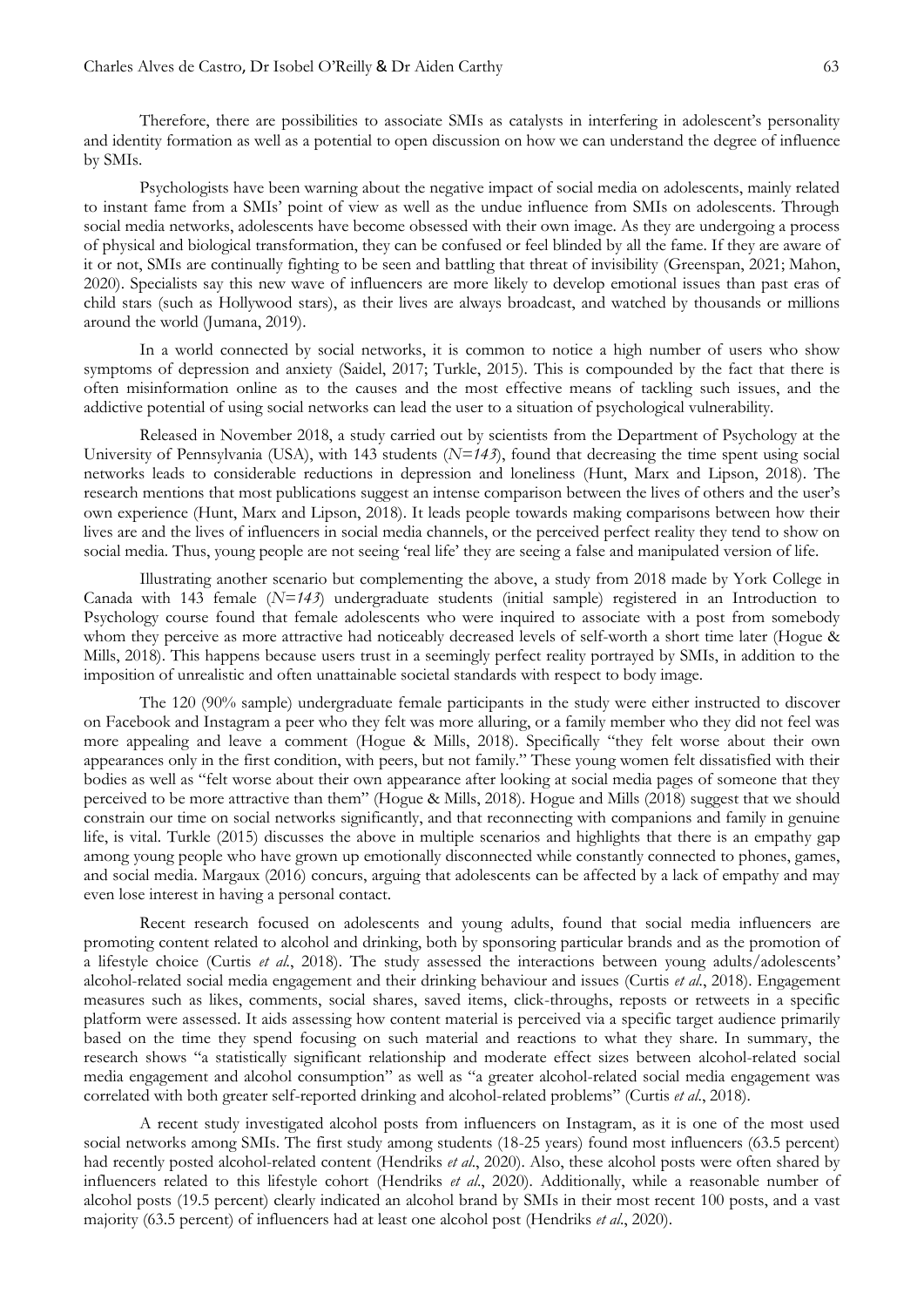Considering, that those influencers have thousands and millions of followers, the outcome is a massive number of young people exposed to alcohol related posts, thus being susceptible to being negatively influenced, in this case to drink alcohol. As most of the influencers are lifestyle influencers, we can consider that they are promoting alcohol as part of their lifestyle, therefore popularising alcohol drinking behaviour, mainly among youths. This type of negative influence spread by SMIs is only one among many kinds.

With respect to food and diet, obesity is one of the most common issues related to global health and wellbeing. There is clear evidence that the exposure of children to the marketing of high-fat, sugar and/or salt (HFSS) foods and beverages leads to rising levels of obesity mainly being promoted in social media networks such as YouTube, Twitter and Instagram where children became a target audience for the food industry (World Health Organization, 2018). There is a huge concern as to how those social media networks are influencing children and adolescents' dietary behaviour. A recent study using YouTube videos towards children, revealed that at least one food or beverage cue was used in nearly all videos analysed in the research and less healthy food was more frequently displayed than healthy food (Coates *et al.*, 2019).

The principle of social learning states that the more children like a character the more likely they are to imitate their behaviour, for example, a social media influencer (Bandura, 2001). Exposure to an esteemed media figure, such as an influencer, promoting a food commodity or advertising a given diet will then foster these habits in children. A study investigating the effect on children's ad libitum snack intake of social media marketing of snack foods via influencer Instagram profiles, found that influencer marketing of unhealthy foods led to the immediate food consumption of these foods by adolescents and children, while there was no such effect on influencers promoting healthy foods (E. Coates *et al.,* 2019). One of the main reasons for that is the higher volume of advertising emphasising unhealthy food and poor nutritional quality food as well as the specific of targeting teens and adolescents. In the USA the food industry spends more than \$1.6 billion a year on this specific target audience (L. Harris J. K. Graff & L. Harris S., 2012).

However, it is important to state that we naturally crave fat, sugar, and salt as these were extremely difficult to find in the stone age, when we evolved into our current form. We needed to be very strongly motivated to eat such foods and to feel intense pleasure by doing so because there was massive risk involved in hunting for the foods that were richer in calories at that time. Now, such foods are plentiful, but we still have our basic stone age biological programming, making it easier to market such foods too because we are already primed to want them. It usually takes less persuasion to convince someone to eat unhealthily, engage in sexualised behaviour or in certain circumstances, even to engage aggressively, as these are all-natural inclinations that we all already have. That said, increased exposure to junk food for vulnerable young people does easily arouse interest in junk food in their minds driving them to ask their parents to buy it or sometimes purchasing it by themselves.

Therefore, there is a need to monitor how vulnerable young people may be exposed to unhealthy foods on social media channels as well as advertisements promoted by social media influencers (SMIs). We can argue that SMIs can change children's dietary behaviour or create an unhealthy food behaviour towards this vulnerable population. Most countries have not established policies in this regard and children have the right to health protection according to the Convention on the Rights of the Child established by the United Nations Human Rights signed by 194 countries (Bäckström, 1989). Article 24 of this convention states that children must have the "highest attainable standard of health" which means that countries who have signed this convention must ―inform, educate, and support society in child health knowledge‖ (Bäckström, 1989; NCD Child, 2020). According to Coates *et al.* (2019) food-marketing restrictions should be applied to new forms of digital marketing, particularly social media, on which vulnerable young people spend a lot of their online time. An efficient recommendation for this issue is stated in the study "What Do Adolescents See on Social Media? A Diary Study of Food *Marketing Images on Social Media*" Qutteina *et al.*, (2019), as follows:

We highlight the spread of food norms on social media that encourage the overconsumption of non-core foods. Branded non-core foods are promoted via earned, paid and owned media marketing strategies by peers, influencers and marketers alike. Thus we call for reinforced food marketing regulations on social media. This is especially important in the case of paid marketing via influencers, who inconsistently disclose the paid marketing nature of the food messages they share. There is a need for stricter regulations to govern how influencers disclose food endorsements, including a consistent disclosure of every food message posted on social media. Disclosure also must be as clear and obvious to adolescents consumers as the food message portrayed (including for images that show on a minor's timeline). Furthermore, disclosure could be coupled with advertising literacy to ensure that adolescents truly grasp the monetary motivations of paid influencers ( p. 10).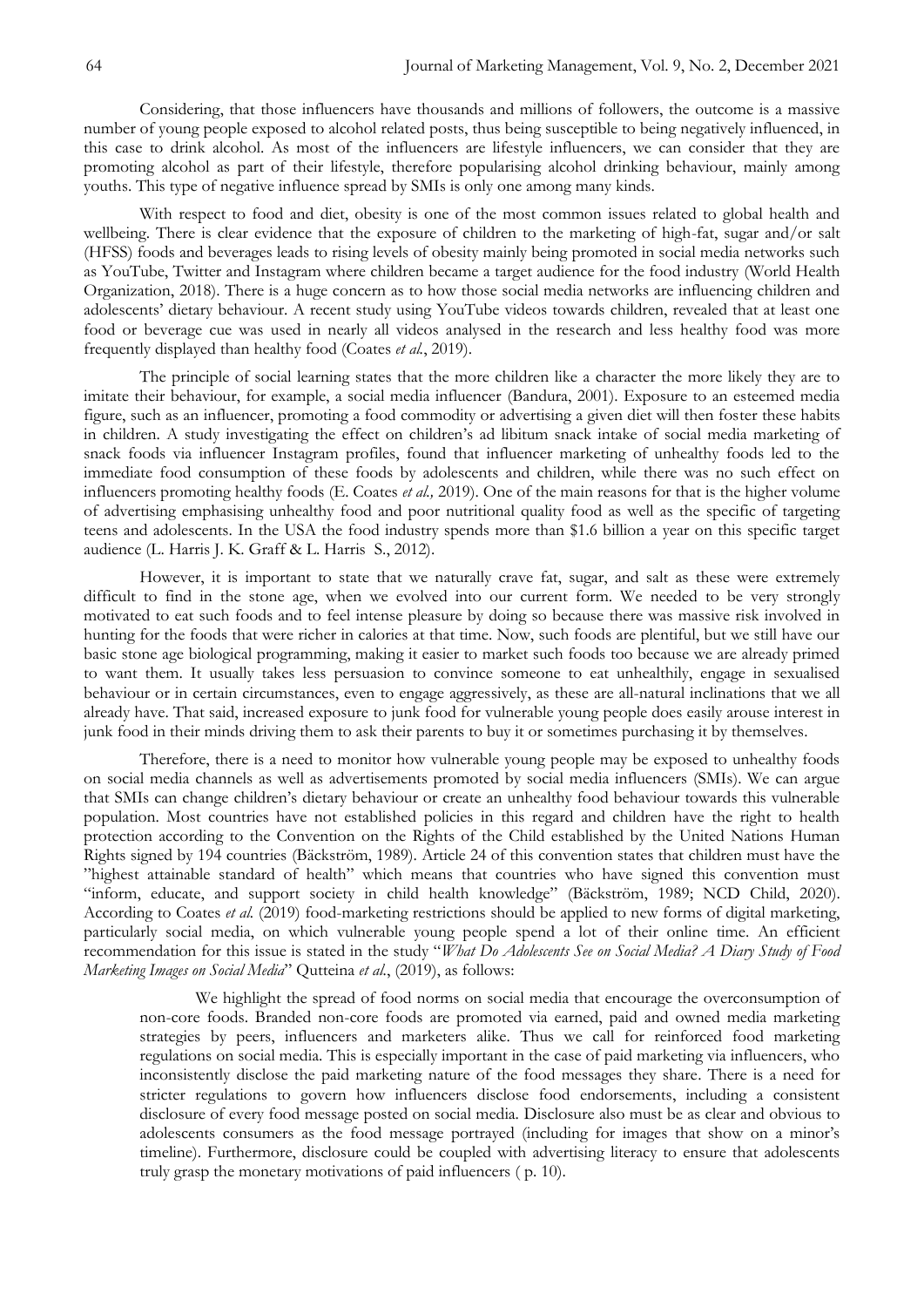Although researchers are increasingly highlighting the negative consequences of social media influencers, there has been a limited response from governments and regulatory bodies. This section explored the negative impact of SMIs on young people, such as depression, anxiety, excess visibility, susceptibility to undue influence regarding unhealthy dietary behaviour and alcohol. However, it is not possible to cover all harmful topics and the aim was to demonstrate that there exists a real possibility to be susceptible to undue influence and therefore to influence adolescents on their attitudes, behaviour, and personality development. Further research is recommended to identify and list potential harmful content promoted by influencers as well as the benefits.

#### **2.3 Consumer Behaviour in a Digital Era Gen Z in Perspective**

The buyer decision-making process could be defined as stages of consumer experiences before making the final purchasing decision. Marketers have developed a model used to define and analyse the buyer decisionmaking process and by following the model, marketers are able to develop activities aimed to consumers in all decision stages, such as evaluating and understanding phenomena generated by the internal and external influences that affected the final decision making (Kotler & Armstrong, 2012).

The decision-making process entails five stages, 1) problem recognition, 2) information search 3) evaluation of alternatives, 4) purchase decision – product choice 5) post-purchase behaviour (Lawson, 2010). However, these steps represent a cognitive decision-making process, which does not mean that all consumers will pass through this standardised process. Depending on the purchase decisions, some stages can be more important than others, could be more habitual or more affective or other situational factors can alter the process such as the time at which a decision is being made. In a general context, purchase final decisions are made automatically without obtaining much information, and other times they can resemble an around the clock job (Solomon, 2020).

According to Leo, Bennett and Hartel (2005), consumer features in decision-making can be measured and evaluated through an examination of consumer styles. There are eight different decision-making styles, as proposed by Sproles and Kendall (1986): quality-conscious, brand-conscious, innovative/fashion-conscious, recreation conscious, price-conscious, impulsive, confused by over choice and brand-loyal (Leo *et al*., 2005; Sproles & Kendall, 1986). Therefore, an individual tends to choose the product or brand that somehow meets his/her self-image. Therefore, brands are often a way for consumers to express their identity, in addition to being a way for people to reflect what they want to be for others. In other words, the choice of a brand can be made based on what individuals want to project and represent in their social environment (Solomon, 2020).

Brands are on social media channels to influence and affect users´ decision-making process. It is not different when we speak about Generation Z and all the digital influence behind their purchase. This group of individuals, born between 1995 and 2010, is shaking the world in an online and offline sphere (Francis & Hoefel, 2018). Consumer behaviour regarding Generation Z is moving at a quick speed and changing mindsets, even though it is a challenging spectrum for marketers as they change as fast as technology trends´. They are now cultural leaders and digital influencers, capable of influencing purchase decision making as well as having the power to buy, they are target audiences, mainly because they represent 32% - 2.47 billion of the world´s population (influenced and influencers) (Spitznagel, 2020). However, reaching those adolescents is not easy, even though strategies have been made to get their attention, mainly based on their similarities, such as social media influencers focusing on a specific topic and being representative for their young followers. For example, lifestyle is an important influencing factor. In this way, if a consumer's lifestyle is known, marketers can develop appropriate communication strategies and position their product to capture a specific target audience. Thus, conformity between products, strategies and consumer knowledge allows marketers to influence consumer behaviours and attitudes by directing individuals' interest towards their brands (Deniz *et al*., 2011).

Individuals consume products and brands to take advantage of symbolic properties as well as functional benefits (Hyatt, 1992). The consumer chooses products and brands to cultivate and preserve their identity or related to their personality traits, and some goods are capable of serving the consumer in this sense, as they have a symbolic value. Customers use products and brands as a way of communicating with others (Hyatt, 1992). This consumption is directly related to the use of goods in the development of self-identity. In other words, there is evidence that individuals use brands as a means of encoding what they intend to be and as a means of decoding other people's consumption practices (Solomon, 2020).

In the case of adolescents, this process can be more intense, as their personality and identity formation are in transformation. For example, adolescents may be searching for similarities, ideologies, and related identity in order to understand their place in the world, to make social comparisons and simply to satisfy a need to fit in and feel 'normal'. At the same time, adolescents do of course exercise independence and often this is in fact a central aspect of personality and identity formation in adolescence.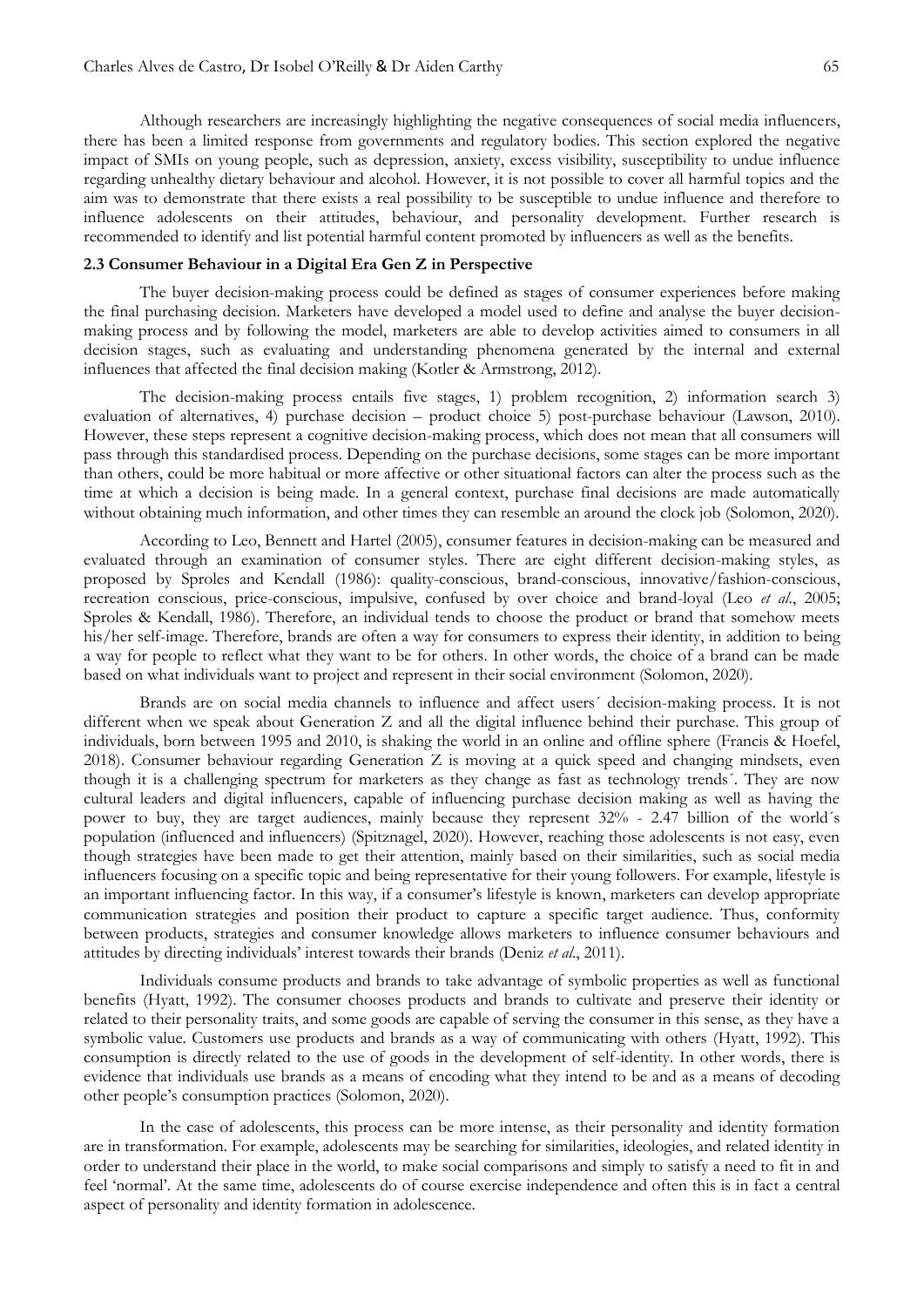Young consumers will to a greater or lesser extent exercise personal choice and gravitate towards online stores where they learn about new styles from around the world via social media channels and young people will in turn spread their own content in social media channels (Ryan, 2014; Solomon, 2020). The ultimate goal is to have the personality of the consumer fully aligned to the brand´s personality and much study and effort is often made to develop this linkage in order to enhance brands´ performance. Brands personality is defined as the set of traits people attribute to a product as if it is was a person (Solomon, 2020). Thus, the brand´s personality is an important tool for brand management and marketing as a whole, because it is the job of marketers to develop traits that are long-lasting and, above all, distinct. It should be noted that brand personality is one of the most relevant components that influences and reinforces the consumer-brand relationship.

These adolescents have different roles when it comes to consumption: they are influenced by their purchases, but they are also influencers. They are influenced by social media influencers, by what they say on social networks or by celebrities who perform an SMI role. They also have a great power to influence, especially, their families, have a great ability to dictate trends and influence their purchases.

According to the study carried out by Nielsen (2015) - "Global Generational Report, How We Live, Eat, Play, *Work and Save for Our Futures*" - this generation has the following aims in life, and those aspects are very relevant to our consumer market and have attracted the attention of marketers:

- 1- make money (37%);
- 2- achieve a rewarding career (31%);
- 3- have a healthy life (29%);
- 4- spend more time with their families (20%);

In their free time, these children and young people spend most of their time connected to technological devices, mainly smartphones, and their preferred activities are: listening to music, playing online or accessing social networks (Nielsen, 2015).

Nielsen Global Survey on Generation Attitudes was conducted with more than 30,000 consumers (*N= +30,000*), they were interviewed in 60 countries in Asia Pacific, Europe, Latin America, the Middle East, Africa and North America (Nielsen, 2015). Considering the number of people using the internet in each country and the age and sex of the sample, this sample is considered to be representative of online consumers. It has a margin of ± 0.6% error. This Nielsen survey was based only on the behaviour of respondents with online access. Internet penetration rates vary from country to country. Nielsen uses a minimum 60% Internet penetration or an online population of 10 million for inclusion in research (Nielsen, 2015).

First, it is necessary to cite that the consumer socialisation process influences consumer behaviour as well. It is through socialisation that individuals adopt norms and values that help their adaptation to social life (Solomon, 2020). Concerning consumption, it is from this process that individuals assimilate some skills, knowledge and attitudes associated with the purchase decision-making process that influence their behaviours as consumers. In other words, consumers learn how people behave and what principles are used at the time of purchase. Several agents influence the attitudes, behaviours and motivation of adolescents, specifically, active agents who intervene directly in their lives from an early age. During the primary socialisation process, which corresponds to the childhood period, the main players are: peer groups (e.g. friends and SMIs), the family and the media (e.g. SMIs, YouTube videos etc.) (Solomon, 2020). Therefore, consumer socialisation is almost exclusively carried out under the control of others' impact (Hota & McGuiggan, 2006). Agents of customer socialisation, such as parents, mass media and peers, are external forces that initiate children and teens, by assisting them in their positions as customers, guiding them to their first consumer experience and showing them attitudes towards their role in the marketplace as customers (Hota & McGuiggan, 2006).

Much of the information we receive every minute is related to offline and online advertising. Gen Z-ers have a certain type of barrier to getting advertising messages even though they have always been online. It is a generation who can easily detect whether advertising is important to them or not (Acoba *et al*., 2018). On the other hand, it is a generation that can be easily influenced by social media influencers and opinion leaders, who are present in their same reference group (Wielki, 2020).

In order to show how difficult, it is for advertisers to keep their message in front of them, a new Canadian analysis using data from Nielsen Digital Ad Ratings assessed Gen Z Canadians aged 13 to 17. More than 90 percent of impressions are missed while targeting Gen Z-ers(Acoba *et al.*, 2018). Therefore, less than one-in-10 impressions had an impact on Canadians´ Gen Z-ers through those promotions (Acoba *et al*., 2018).

Advertisers must concentrate on two main goals: including Gen Z in their community efficiently and delivering relevant addressable content. That is where the social media influencers come in and their role in the market as influencers, promoters and content creators. Their main goal is to target Gen Z.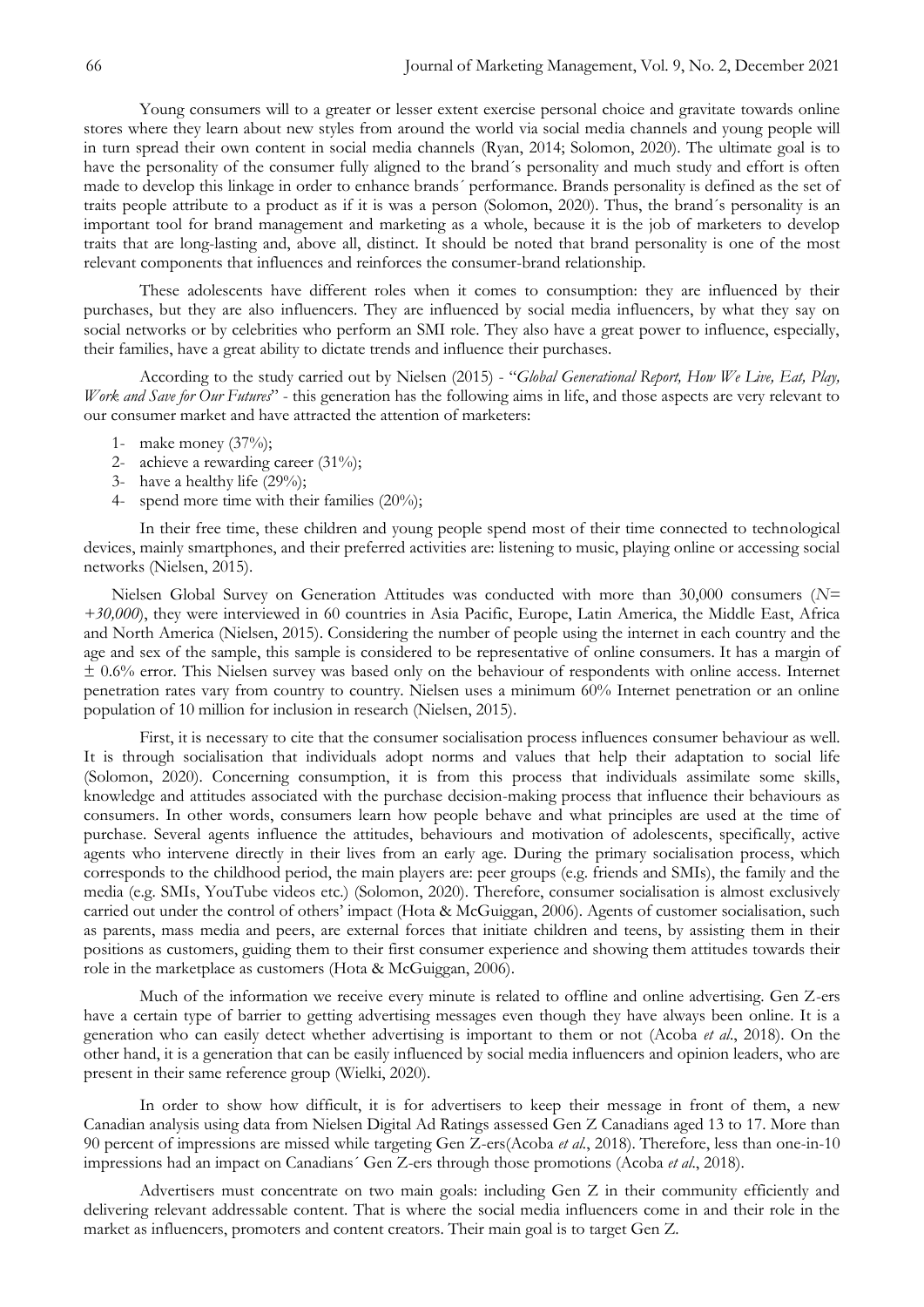Nielsen's research recommends that brands, agencies and media companies are able to leverage their own first-party data assets and merge them with third-party data to create custom target segments(Acoba *et al*., 2018). Brands and marketers can use these segments to find the right audience and convey their messages in the most appropriate context based on an audience's interests, purchase history, and prior engagement(Acoba *et al*., 2018). Even though it has been challenging and difficult for brands to deliver their advertisement message to adolescents, it is still a field in development. For example, Facebook makes about 98% of its revenues in advertising, thus it daily keeps its eyes on consumers and recently it has been developing more private modes of communications than sharable modes. In contrast to other groups, the actions of generation Z reflects a major shift in the field of marketing (Wilson, 2020). This young population are consumers, advocates and entrepreneurs, and this group, while made up of very young people, should not be overlooked. These adolescents are more interested in digital content, more involved and conscious of the issues affecting them, offering their views on every topic naturally. The attributes that this generation expects from its benchmarks are time, choice and creativity. This does not imply that these characteristics are necessary to build a bond with the company (Commerce, 2019; Schlagwein & Prasarnphanich, 2014; Wilson, 2020). These individuals expect the minimum promised by brands to be certain features.

Although there are both positive and negative influences that SMIs can spread, perhaps one of the issues that can skew towards negative influences is that being an influencer is a new job, within a consumption market and society that expects influencers to work for their sponsor brands. Thus, as the main aim of many companies is to be profitable, many influencers may be pressured to promote unrealistic goals or represent themselves in an unrealistic fashion to promote a given brand and profit from doing so.

### **3.0 METHODOLOGY**

This article relies on the literature review as a research method aiming to create a foundation for advancing knowledge, contrasting concepts, outlining insights, fundamentally reviewing the topics, and producing insights about the main themes (Webster & Watson, 2002). Also, this paper is sustained by the collection of secondary data through surveys, reports and reliable research projects.

The literature review comprised a regular search using electronic journal databases such as: ScienceDirect, Elsevier, JSTOR, Emerald, Springer, Sage, Research Gate, Google Scholar and Pubmed. Articles were chosen according to the following criteria: 1. Must be peer-reviewed; 2. The number of citations; 3. Relationship of the keywords and abstract with the topic covered in this paper; 4. The reliability and validation of research methods.

Books were used to sustain the chronological events covered in the text and the definition of central concepts. Blogs and websites were used to complement these because topics related to social media are frequently published in these sources, mainly reports to collect secondary data. Additionally, blogs were carefully selected according to: 1. If the website provides security by an SSL certificate; 2. Clear privacy policy available; 3. Contact information available; 4. The trust Seal was verified through words like "secure and verified"; 5. The quality of content provided; 6. If the content was fully referenced; 7. Based on the quality of reviews available online.

Sources collected were sorted through Mendeley (Mendeley, 2022). This software was useful for listing all the articles and books, classifying them by title, authors, journal, publisher, year, location and source site. Excel was used to list all sources according to their descriptions, abstract, location, objectives, the methodology used, sample size, measurement methods, results, and the main conclusions of each study. Also, all the papers were stored in a folder as a data bank, and sub stored according to the themes depicted in the figure 1 below. The method used here was essential to demonstrate, explain, and evaluate current, existing literature and mainly synthesise the evidence as a whole. Furthermore, through this review analysis, previous research in this area was compared and contrasted. Figure 1 below shows how the literature review was processed, the keywords and themes analysed and the number of sources examined and cited.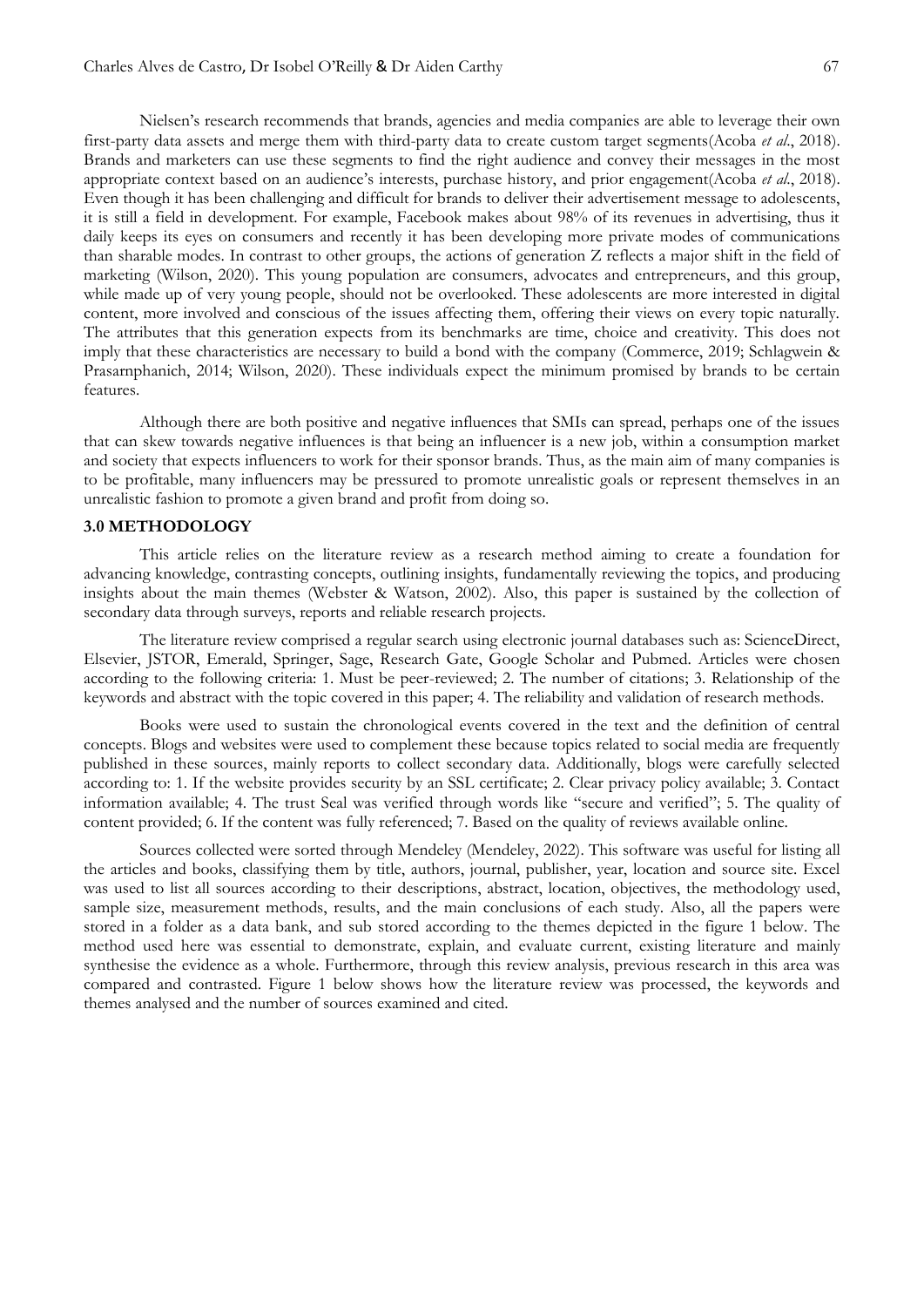

**Figure 1** - The Literature Review Process. Elaborated by the Author (2022).

Finally, this study has the potential to enable marketers, researchers and other interested parties to develop a greater understanding of the impact of social media influencers on adolescents' lives, where the insights discussed and outlined here can be used to enrich research projects and be a guide to explore aspects of the main topics. Therefore, this article makes a unique contribution to the field of social media. Also, the insights outlined in this paper offer the reader an easy and efficient possibility to be informed about the themes explored throughout the paper.

#### **4.0 CONCLUSION**

The internet and especially social media have changed how consumers and marketers communicate, allowing users to connect with peers by adding them to networks of friends, facilitating communication, particularly among peer groups. Further, studies such as that conducted by Wang, Chunling and Yujie (2012) have confirmed the importance and influence of peer communication through social media in purchase decisions and online behaviour. More recently, Sherman, Payton and Hernandez (2016) found through fMRI (Functional magnetic resonance imaging) scanning that adolescents were more likely to favourably respond to, or like, photos on Instagram depicted with many likes than photos with few likes, thus showing the influence of virtual peer endorsement.

In sum, psychologists and researchers have been concerned and warning about the negative impact of social media influencers on adolescents (Frontiers in Psychology, 2020). The main concerns specified in this literature review and most stated in research are related to depression and anxiety correlated to instant fame, and the reduction in depression and loneliness is linked to the decreasing amount of time spent in social media networks. However, the contrary does not have the same effect. In addition, young people who grow up with an excess of exposure to social media channels, the internet, and games may have an empathy gap (Turkle, 2015). Another finding is that social media influencers can cause a dissatisfied feeling related in particular to body image from a female perspective increasingly, unrealistic and unhealthy male body images are now also being portrayed. As the perfect body exposed to social media and promoted by SMIs can cause identity conflict. Research has shown a statistically meaningful association between alcohol consumption related social media interaction within the younger population (Curtis *et al.*, 2018; Hendriks *et al*., 2020). Also, it shows a greater presence with social media related to alcohol was associated with both greater self-reported consumption and alcohol-related issues.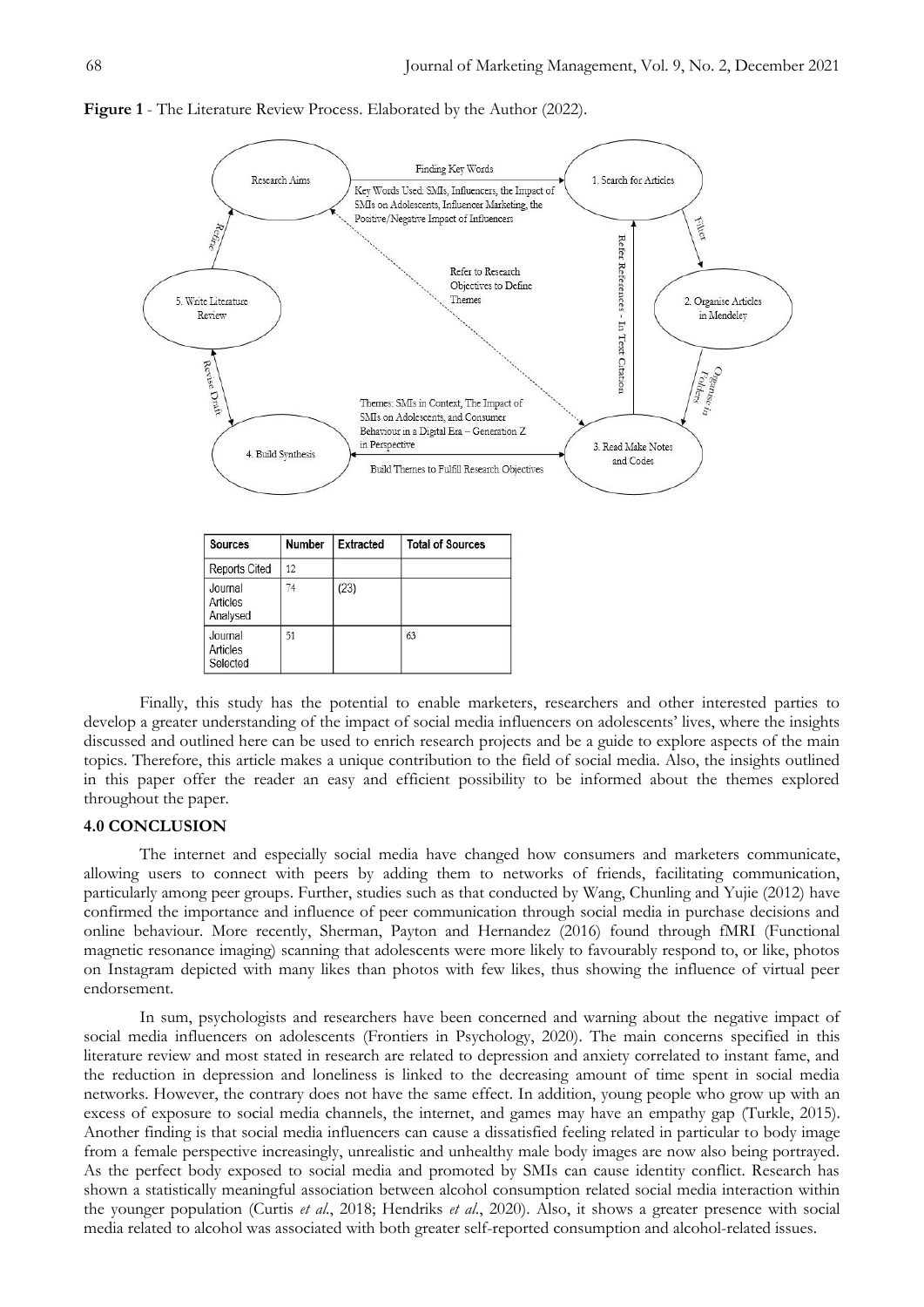Another major concern is regarding the exposure of young people mainly children to the marketing of high-fat, sugar and/or salt food and beverages promoted by advertisements in social media channels, and the research cited confirms that these ads can raise the level of obesity in children and adolescents mainly being promoted in social media channels. Additionally, less healthy food had more frequent exposure than healthy food in those social media channels. Therefore, a possible explanation might be related to social learning theory, whereby children and adolescents exposed to an esteemed media figure such as an influencer promoting unhealthy food could foster unhealthy habits leading to obesity.

Due to many elements causing a negative influence on adolescents by SMIs, researchers find that more should be done to protect the rights of children and adolescents. Governments should regulate and create policies to supervise how those undue influences have been generated and how it may be possible to avoid them. Therefore, more should be done to prevent young people from being negatively influenced by social media and social media influencers. It could result in positive outcomes, such as reducing levels of depression and anxiety, reducing obesity and alcohol issues as well as promoting acceptance and inclusiveness.

A gap in the literature shows that research is needed to unravel the impact of SMIs on adolescents that may have both desirable and undesirable consequences. While some previous studies have investigated the tendency of some people, especially students, to become SMIs, none to date have focused on the susceptibility of young people to undue influence by SMIs.

## **5.0 REFERENCES**

- Aaker, J. L. (1997). Dimensions of brand personality [Stanford University]. In *Journal of Marketing Research* (Vol. 34, Issue 3). https://doi.org/10.2307/3151897
- Acoba, G., Hopson, J., Sontag, P., & Hussain, Y. (2018). Gen Z: The Elusive Generation. In Nielsen (Ed.), *Nielsen*. Nielsen. https://www.nielsen.com/uk/en/insights/article/2018/gen-z-the-elusive-generation/
- Bäckström, K. (1989). Convention on the rights of the child. In *International Journal of Early Childhood* (Vol. 21, Issue 2, pp. 35–44). UNHCR Website. https://doi.org/10.1007/BF03174582
- Bandura, A. (2001). Social cognitive theory of mass communications. *Media Effects: Advances in Theory and Research*, 121–153.
- Brooks, A. (2019, March). *[Timeline] A Brief History of Influencers*. https://www.socialmediatoday.com/news
- Chaffey, D. (2021). *Global social media research summary 2021*. Global Social Media Research Summary 2021 Smart Insights. https://www.smartinsights.com/social-media-marketing/social-media-strategy/new-global-socialmedia-research/
- Clement, J. (2020). *Statista: Global social networks ranked by number of users 2020*. Statista: Global Social Networks Ranked by Number of Users 2020.
- Coates, A. E., Hardman, C. A., Halford, J. C. G., Christiansen, P., & Boyland, E. J. (2019). Food and Beverage Cues Featured in YouTube Videos of Social Media Influencers Popular With Children: An Exploratory Study. *Frontiers in Psychology*, *10*(2142).
- Commerce, T. W. (2019). *Who Kids Feel Most Influences Their Purchase Decisions*. https://www.marketingcharts.com/charts/who-kids-feel-most-influences-their-purchasedecisions/attachment/wunderman-who-influences-kids-purchases-oct2019
- Curtis, B. L., Lookatch, S. J., Ramo, D. E., McKay, J. R., Feinn, R. S., & Kranzler, H. R. (2018). Meta-Analysis of the Association of Alcohol-Related Social Media Use with Alcohol Consumption and Alcohol-Related Problems in Adolescents and Young Adults. *Alcohol. Clin.Exp.Res. - Copyright by the Research Society on Alcoholism*, *42*, 978–986.
- Deniz, A., Goderkmeerdan, L., & Yuce, ve A. (2011). A Study on Determining the Lifestyles of Consumers Who Buy Global Branded Products. *C.Ü. İktisadi ve İdari Bilimler Dergisi*, *12*(2), 79–90.
- Double Click, I. (2006). *Influencing the Influencers: How Online Advertising and Media Impact Word of Mouth*. Double Click. http://www.digitaltrainingacademy.com/research/2007/08/understanding\_social\_spaces\_ne.php
- E. Coates, A., A. Hardman, C., C.G. Halford, J., Christiansen, P., & J. Boyland, E. (2019). Social Media Influencer Marketing and Children's Food Intake: A Randomized Trial. *Pedriatics*, *143*(4).
- Francis, T., & Hoefel, F. (2018). ‗True Gen': Generation Z and its implications for companies. In *'True Gen': Generation Z and its implications for companies*. McKinsey & Company.
- Freburg, K., Graham, K., McGaughey, K., & Freberg, L. A. (2011). Who are the social media influencers? A study of public perceptions of personality. *Public Relations Review*, *37*, 90–92.
- Frontiers in Psychology, W. (2020). *https://www.frontiersin.org/*. https://www.frontiersin.org/researchtopics/9295/the-role-of-social-media-influencers-in-the-lives-of-children-and-adolescents#articles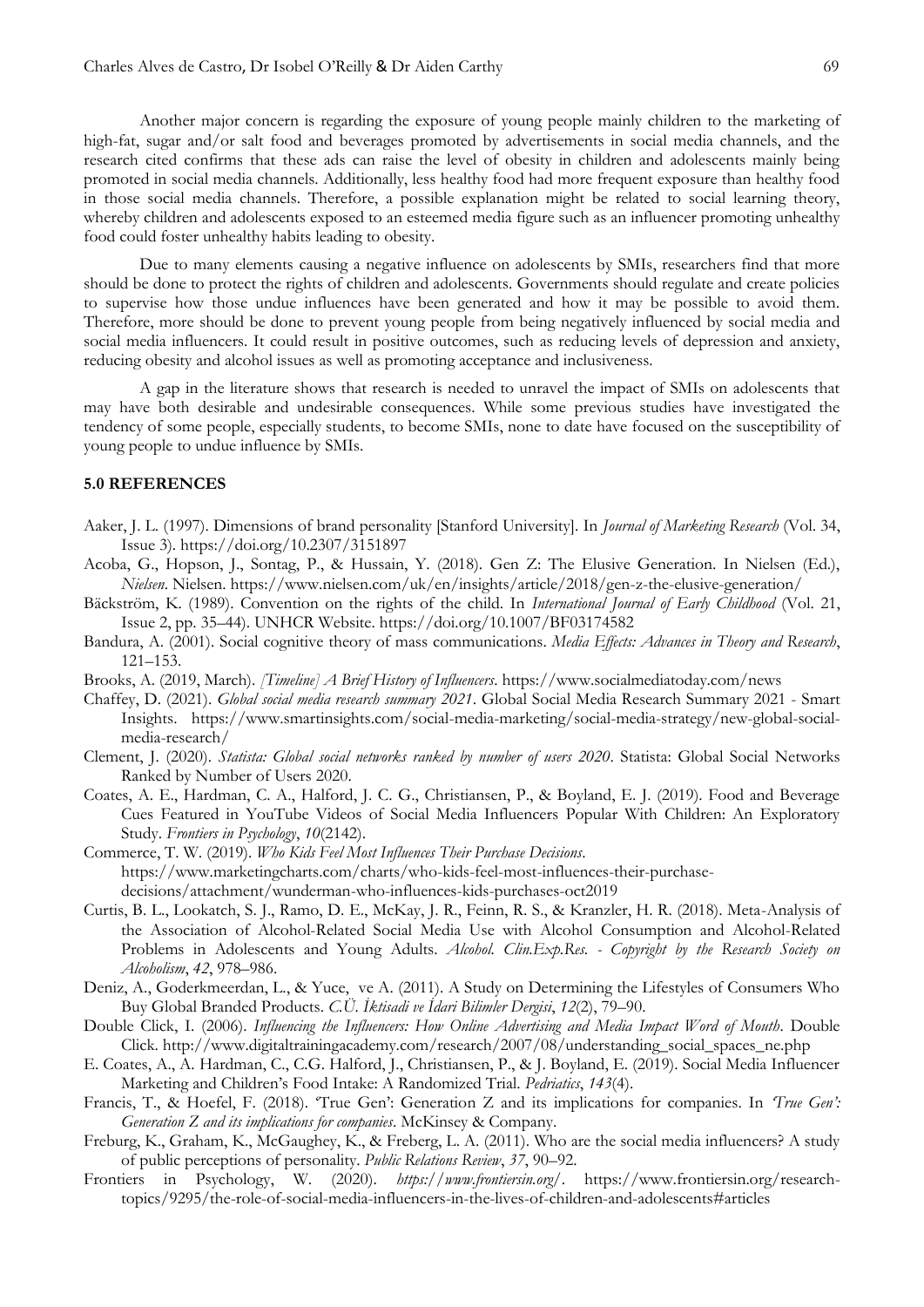- Gartner, S. (2019). *Gartner - Finds 'Gen Zers' Behave Differently to Millennials and CIOs Must Adapt Their Leadership Approach*. https://www.gartner.com/en/newsroom/press-releases/2019-11-05-gartner-finds-gen-zersbehave-differently-to-millennials-and-cios-must-adapt-their-leadership-approach
- Gleason, T. R., Theran, S. A., & Newberg, E. M. (2017). Parasocia linteractions and relationships in early adolescence. *Frontier Psychology*, *8*(255).
- Glucksman, M. (2017). The Rise of Social Media Influencer Marketing on Lifestyle Branding: A Case Study of Lucie Fink. *Elon Journal of Undergraduate Research in Communications*, *8*(2), 77–87.
- Gray, S. L., Culpepper, C. L., & Welsh, D. P. (2012). Adolescence. In *Encyclopedia of Human Behavior* (pp. 22–29). Elsevier. https://doi.org/10.1016/B978-0-12-375000-6.00003-3
- Greenspan, R. E. (2021). *TikTok is breeding a new batch of child stars. Psychologists say what comes next won't be pretty.* (pp. 1–22). Insider.com.
- Harper, D. (2020). *Etymonline.com*. https://www.etymonline.com/word/adolescence#:~:text=from Latin adolescentia%2Fadulescentia %22youth,)).
- Hendriks, H., Wilmsen, D., Van, D., Wand, G. W. A., Hendrik, H., Wilmsen, D., vanDalen, W., & A.Gebhardt, W. (2020). Picture Me Drinking: Alcohol-Related Posts by Instagram Influencers Popular Among Adolescents and Young Adults. *Frontiers in Psychology*, *10*(2991).
- Hogue, J. V, & Mills, J. S. (2018). The effects of active social media engagement with peers on bodyimage in young women. *Body Image*, *28*, 1–5.
- Hota, M., & McGuiggan, R. (2006). The Relative Influence of Consumer Socialization Agents on Children and Adolescents – Examining the Past and Modeling the future. *European Advances in Consumer Research - Association for Consumer Research*, *7*.
- Hunt, M. G., Marx, R., & Lipson, C. (2018). No More FOMO: Limiting Social Media Decreases Loneliness and Depresion. *Journal of Social and Clinical Psychology*, *37*(10), 751–768.
- Hyatt, E. M. (1992). Consumer Stereotyping: the Cognitive Bases of the Social Symbolism of Products. *Advances in Consumer Research*, *19*, 299–303.
- Jumana, K. (2019). Emotional impact of online fame on child influencers on Child Influencers. *Gulf News*, *UAE Educat*, 1.
- Kalu, F. (2019). *the Impact of Social Media Influencer Marketing on Purchase Intention From an Irish Male Millennial ' S Perception : a Case Study of Irish Fashion Industry* (Issue August). National College of Ireland (NCI).
- Kirk Niamh, Park Kirsty, Robbins Dave, Culloty Ellen, Casey Edward, S. J. (2020). *Digital News Report Ireland 2020*. https://fujomedia.eu/wp-content/uploads/2020/06/DNR-2020-Report-Web-version\_DMB.pdf
- Kotler, P., & Armstrong, G. M. (2012). *Principles of Marketing*. Pearson Prentice Hall.
- Kraut, R., Patterson, M., Lundmark, V., Kiesler, S., T, M., & Scherlis, W. (1998). Internet Paradox. A social Techology that Reduces Social Involvement and Psychological Well-Being? *American Psychologist*, *53*, 1017– 1031.
- L. Harris J. K. Graff, S., & L. Harris S., J. K. G. (2012). Protecting Young People From Junk Food Advertising: Implications of Psychological Research for First Amendment Law. *American Journal of Public Health*, *102*(2), 214–222.
- Lawson, R. (2010). Consumer behaviour. In *Marketing Theory: A Student Text*. Pearson Australia. https://doi.org/10.4135/9781446280096.n12
- Leo, C., Bennett, R., & Hartel, C. E. J. (2005). Cross-Cultural Differences in Consumer Decision-Making Styles. *Cross Cultural Management*, *12*(3), 32–62.
- Lou, C., & HK, K. (2019). Fancying the New Rich and Famous? Explicating the roles of influencers, content, credibility, and parental mediation in adolescents´para social relationship, materialism and purchase intentions. *Frontier in Psychology*, *10*, 1–17.
- Mahon, C. M. (2020). *The Psychology of Social Media*. ROUTLEDGE.
- Margaux, M. (2016). *The Damage Social Media Does on Empathy*.
- Media Kix, B. (2018). *Media Kix*. https://mediakix.com/blog/power-of-social-media-influencers-trendsetters/
- Mendeley. (2022). *Mendeley*. https://www.mendeley.com/
- Moore, K., & Craciun, G. (2020). Fear of Missing Out and Personality as Predictors of Social Networking Sites Usage: The instagram Case. *Psychological Reports*, *0*(0), 1–27.
- NCD Child, W. (2020). *A Child's Right to Health*. NCD Child Secretariat.
- Nielsen. (2015). *Global generational Lifestyles Report* (Issue November).
- Nobre, T. L., Abrantes, L. P., & Silva, C. C. (2019). The impact of digital influences on teen identity. *IROCAMM-International Review Of Communication And Marketing Mix*, 32–40.
- O'Neill, B. (2013). Who cares? Practical ethics and the problem of underage users on social networking sites. *Ethics and Information Technology*, *15*(4), 253–262. https://doi.org/10.1007/s10676-013-9331-4
- Powell, J. L. (2014). Globalization and Modernity. *International Letters of Social and Humanistic Sciences*, *28*(1), 1–60.